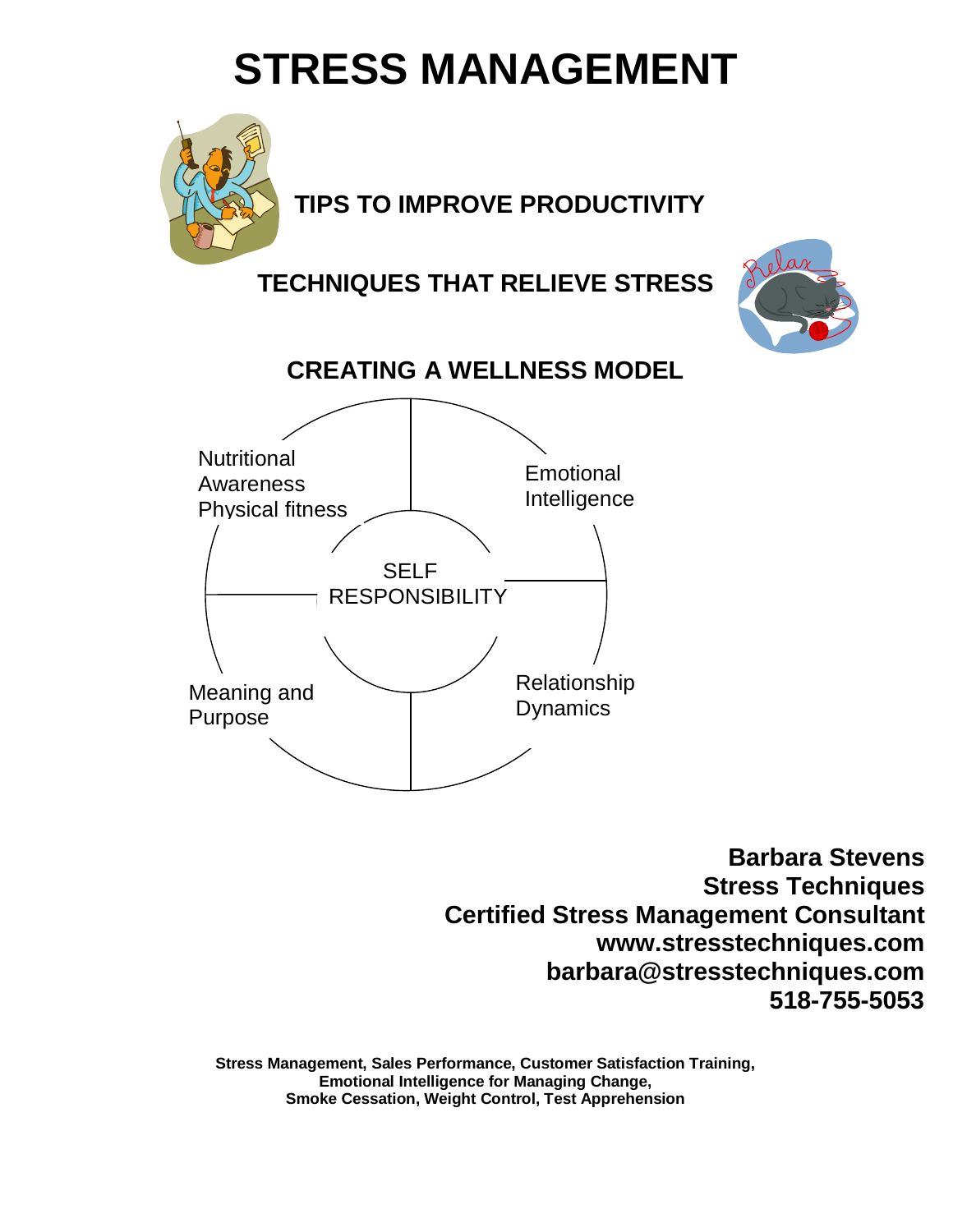# **How do you feel stress?**

Become critical of yourself or others Become fatigued or hyperactive Become irritable and impatient Become restless and fidgety Develop sleeping problems Increase your drinking Increase your eating Become withdrawn **Worry** Erratic breathing Ignore your friends Shivering or shaking Increased perspiration Feel jealous and suspicious Headaches, nausea, heartburn Muscle stiffness and clumsiness Muscle aches, particularly backaches Develop dry mouth and/or scratchy eyes

# **Where do you feel stress?**



## **Common stressors:**

SITUATIONS OVER WHICH WE HAVE NO CONTROL COMMITMENTS AND OBLIGATIONS CONFLICTS WITH OUR VALUES EXPECTATIONS TIME

### *EFFECTIVE TIME MANAGEMENT CAN BE THE MEANS TO A LESS STRESSFUL LIFE.*

#### **WRITE IT DOWN, BREAK IT DOWN**

**Get it off your mind, and take action.**